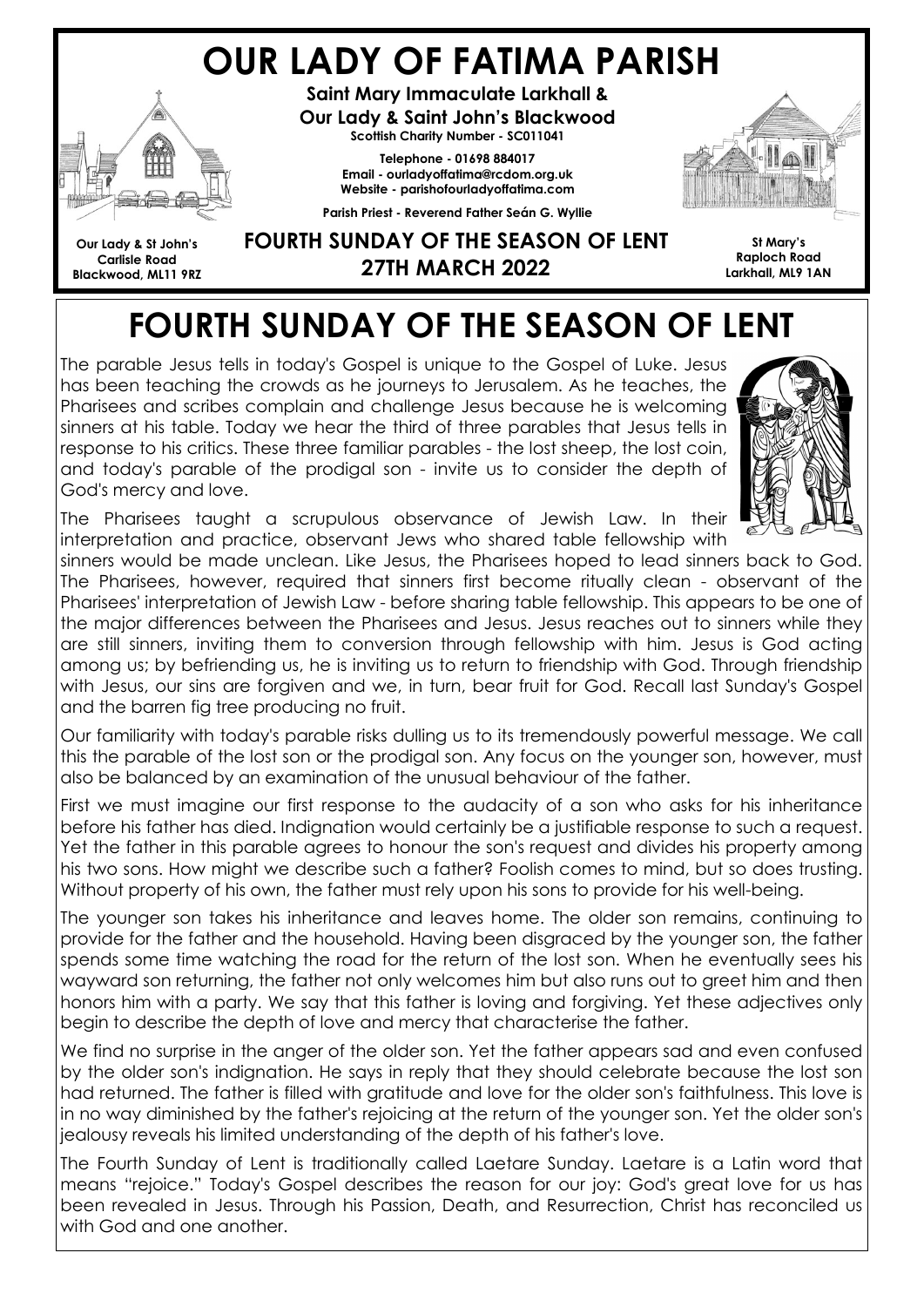## THIS WEEK IN OUR LADY OF FATIMA

|                                                                                                       | TELIN IIT VUN LAD I                                                                                                                                                                                                                                                                                                                                                                                                                              |
|-------------------------------------------------------------------------------------------------------|--------------------------------------------------------------------------------------------------------------------------------------------------------------------------------------------------------------------------------------------------------------------------------------------------------------------------------------------------------------------------------------------------------------------------------------------------|
| <b>Sunday 27th March</b><br>10.00am<br>12noon<br>5.00pm<br>6.30pm                                     | Holy Mass for the Fourth Sunday of the Season of Lent (St Mary's)<br>Holy Mass for the Fourth Sunday of the Season of Lent (Our Lady & St John's)<br>Holy Mass for the Fourth Sunday of the Season of Lent (Our Lady & St John's)<br>Vespers & Benediction of the Blessed Sacrament (St Mary's)                                                                                                                                                  |
| <b>Monday 28th March</b><br>11.30am<br>12noon<br>6.30pm<br>6.30pm<br>7.00pm                           | Stations of the Cross (St Mary's)<br>Holy Mass for Monday of the Fourth Week of Lent (St Mary's)<br>Adoration of the Blessed Sacrament until 6.55pm<br>Confessions until 6.50pm<br>Holy Mass for Monday of the Fourth Week of Lent (St Mary's)                                                                                                                                                                                                   |
| <b>Tuesday 29th March</b><br>8.30am<br>9.00am<br>9.30am                                               | Holy Mass for Tuesday of the Fourth Week of Lent (Our Lady & St John's)<br>Stations of the Cross (Our Lady & St John's)<br>Holy Mass for Tuesday of the Fourth Week of Lent (Our Lady & St John's)                                                                                                                                                                                                                                               |
| <b>Wednesday 30th March</b><br>8.30am<br>$9.15$ am<br>9.20am<br>10.00am<br>6.30pm<br>6.30pm<br>7.00pm | Holy Mass for Wednesday of the Fourth Week of Lent (St Mary's)<br>Adoration of the Blessed Sacrament until 9.55am (St Mary's)<br>Confessions until 9.50am (St Mary's)<br>Holy Mass for Wednesday of the Fourth Week of Lent (St Mary's)<br>Adoration of the Blessed Sacrament until 6.55pm (Our Lady & St John's)<br>Confessions until 6.50pm (Our Lady & St John's)<br>Holy Mass for Wednesday of the Third Week of Lent (Our Lady & St John's) |
| <b>Thursday 31st March</b><br>8.30am<br>12.30pm                                                       | Holy Mass for Thursday of the Fourth Week of Lent (Our Lady & St John's)<br>Holy Mass for Thursday of the Fourth Week of Lent (Our Lady & St John's)                                                                                                                                                                                                                                                                                             |
| <b>Friday 1st April</b><br>8.30am<br>9.30am<br>10.00am                                                | Holy Mass for Friday of the Fourth Week of Lent (St Mary's)<br>Stations of the Cross (St Mary's)<br>Holy Mass for Friday of the Fourth Week of Lent (St Mary's)                                                                                                                                                                                                                                                                                  |
| <b>Saturday 2nd April</b><br>4.45pm<br>5.30pm                                                         | <b>NO MORNING MASS</b><br>Confessions until 5.15pm (St Mary's)<br>Vigil Mass for the Fifth Sunday of the Season of Lent (St Mary's)                                                                                                                                                                                                                                                                                                              |
| <b>Sunday 3rd April</b><br>10.00am<br>12noon<br>5.00pm<br>6.30pm                                      | Holy Mass for the Fifth Sunday of the Season of Lent (St Mary's)<br>Holy Mass for the Fifth Sunday of the Season of Lent (Our Lady & St John's)<br>Holy Mass for the Fifth Sunday of the Season of Lent (Our Lady & St John's)<br>Vespers & Benediction of the Blessed Sacrament (St Mary's)                                                                                                                                                     |
|                                                                                                       | Fr Gerard Maguinness will celebrate the 5.30pm Mass and 10.00am Mass in St Mary's next weekend.                                                                                                                                                                                                                                                                                                                                                  |

#### SCIAF COLLECTION THIS WEEK

This weekend at all our Masses we will take up a special collection for the work that SCIAF are undertaking on our behalf in Malawi. The country, already suffering from severe poverty are now faced with the consequences of climate change. Please give whatever you can to help the poor people of Malawi at Masses this weekend.

## CONGRATULATIONS

Last Monday evening the P7 pupils from St John's & St Mary's Primary Schools received the Sacrament of Confirmation in a special Mass celebrated by Bishop Toal. The young people were a credit to their families, their schools and their parish. Fr Wyllie would like to thank the young people for their hard work and efforts in preparing for the Mass; to Mrs McCart, Mrs Colgan and all the staff of both schools who helped the children prepare so well for the occasion and for the parents and carers who presented their children for the Sacrament and for meeting with him to prepare for the Confirmations. Thank you too, to all those parishioners who were prayer partners.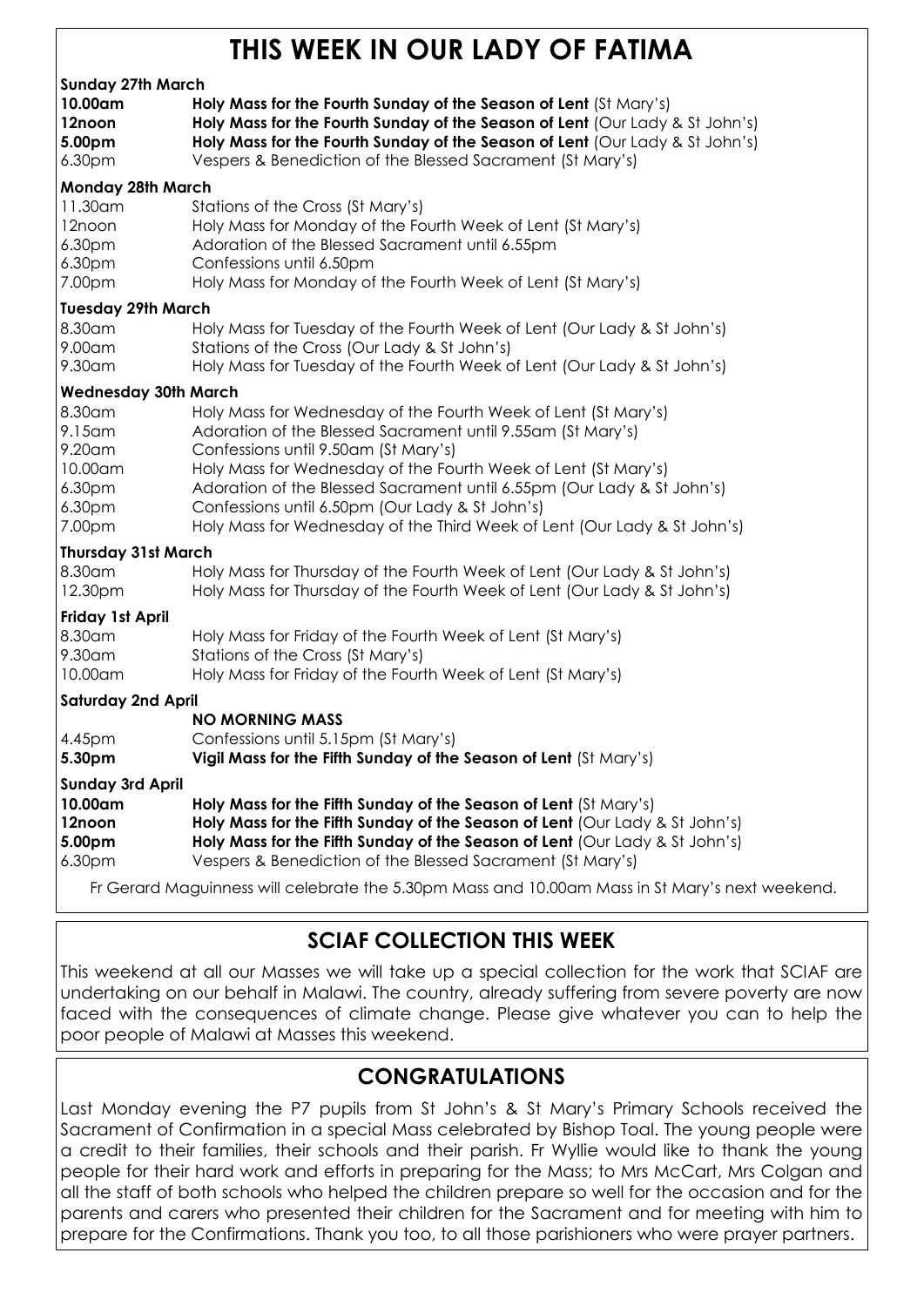#### THE CHRISM MASS

Each year the priests of the diocese come together in Motherwell Cathedral on Holy Thursday morning to renew their priestly vows on the day that the Lord established the Priesthood and the Holy Eucharist and to gather with the Bishop who blesses the Holy Oils which are used in the parishes for Baptism, Confirmation, Sacrament of the Sick and the Last Rites. It is a beautiful and moving Mass to which all the faithful are invited. It takes place on Thursday 14th April at 11.30am. Please consider coming along to this special Mass.

| <b>PARISH FINANCES</b>                                                                                                       |                                                       | <b>MANY THANKS</b>                                                                                                                                                                                                                             |
|------------------------------------------------------------------------------------------------------------------------------|-------------------------------------------------------|------------------------------------------------------------------------------------------------------------------------------------------------------------------------------------------------------------------------------------------------|
| <b>Collection &amp; Donations:</b><br>Standing Orders & Bank Transfers:<br><b>Votive Candles:</b><br>Stall:<br><b>TOTAL:</b> | £885.00<br>£100.00<br>£255.00<br>£110.00<br>£1,350.00 | Many thanks to those who came along to our<br>parish Consecration of Russia & Ukraine to the<br>Immaculate Heart of Mary on Friday in union<br>with the Pope and all the Bishops of the world.<br>It was wonderful to have the church so full. |
| <b>OUR LADY &amp; ST JOHN'S CARPARK</b>                                                                                      |                                                       | <b>CHURCH BUILDING WORK</b>                                                                                                                                                                                                                    |

on carrying out work to the fabric of the church buildings they must have Fr Wyllie's permission. It is not appropriate for parishioners to take these works on themselves without speaking with him, especially when these works are carried out on the fabric of the exterior or interior of the church building. St Mary's is a listed building and any works to the exterior or interior of the church have to be regulated and permission sought. Our Lady & St John's is

sadly not listed but the same rule applies.

SYNOD RESPONSES

EASTER VIGIL

On Tuesday of last week, we filled in some ||If any individual or group of parishioners intend holes and cracks which have appeared over time in the carpark of Our Lady & St John's. This has been done with tar and bonded stone, and, rather than filling potholes, we have sealed larger areas to prevent the holes reappearing. It may not be the most visually pleasing but the red stone around the church will be covered with black tar in the next week or so. To sort the whole carpark at once would be very expensive but hopefully over time we will be able to sort it a bit at a time.

#### FIRST HOLY COMMUNIONS

Many thanks to those parishioners who came along to our final Synod meeting on Tuesday evening. The questionnaires are discussion points will now be collated and a report will be produced for the Diocese and also for Fr Wyllie and the Parish Pastoral Planning Team. The deadline for all responses to be submitted to the parish is today, so if you have a questionnaire which hasn't been completed please hand it in to either church today or post through either Chapel House letterbox for inclusion in our final report. The questionnaire is also online on the Parish Facebook page, so please submit it by the end of the day today. Many thanks to all who contributed. Last week Fr Wyllie sent a letter to all the parents of the children who are due to make the Sacrament of First Holy Communion this May. There has been a great response from parents so far to arrange meetings to enrol their children. All parents and families with children to be presented for First Holy Communion will be asked to attend Mass on a Saturday evening or a Sunday. This seemed to work very well with the families of the young people making their Confirmation and First Confession. We pray and we hope that the Lord will work in their hearts to place great value on attending Sunday Mass and joining with the community in praising God.

#### AUCHLOCHAN LUNCH CLUB

The monthly Auchlochan Lunch Club will take place with Mass beginning at 12.30pm followed by food, light refreshments and entertainment in the Parish Hall afterwards. This is a way for the parish to reach out to the residents of Auchlochan but it is also opento all those parishioners who would like to come along. So, all are welcome! On Holy Saturday we will receive the two ladies who have completed the RCIA programme, Gillian & Emily, into full communion with the Catholic Church, please continue to remember them in your prayers. At that same Mass we will also confirm three gentlemen, Helder, Paulo and Josè. Please keep them all in your prayers.